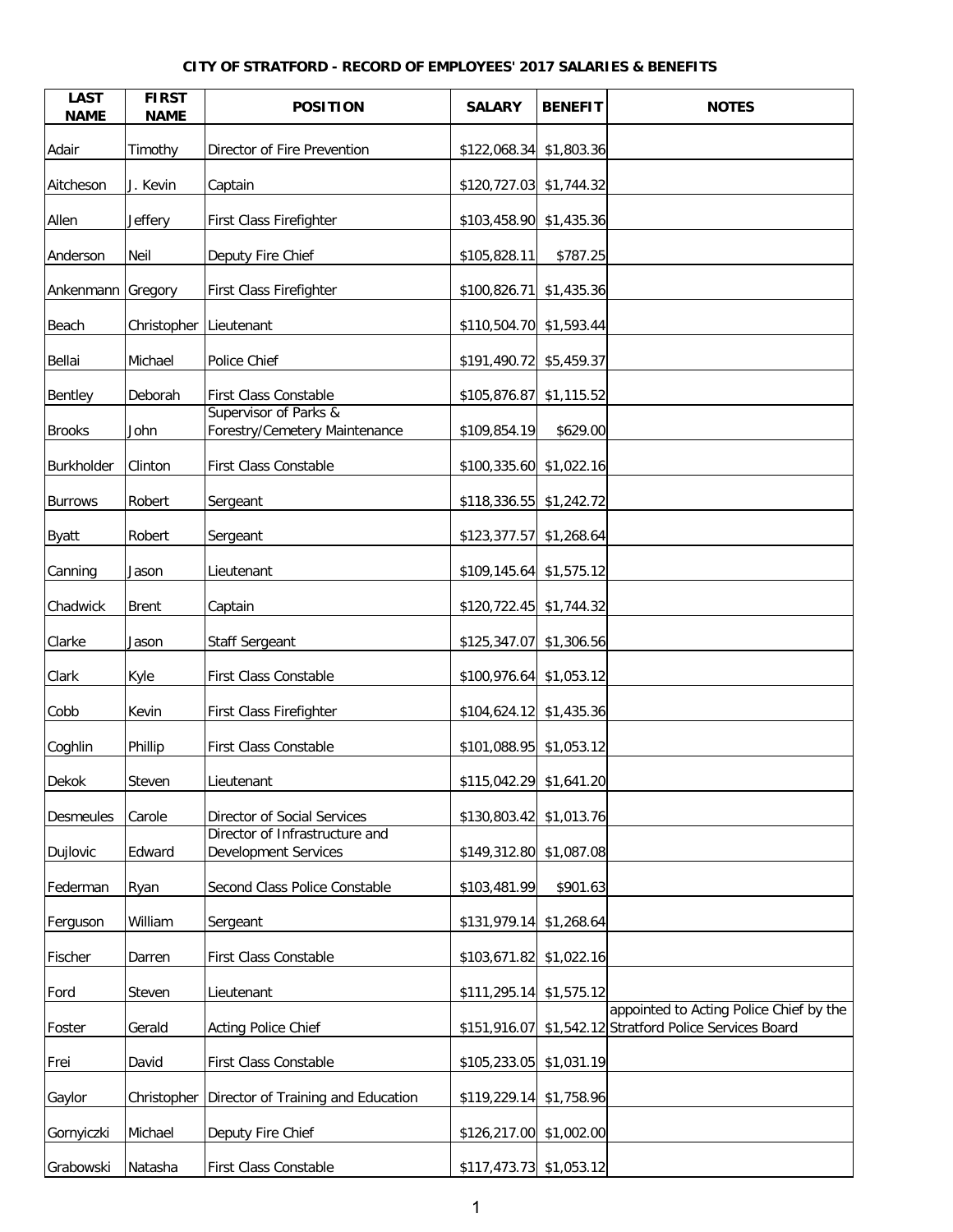| <b>LAST</b><br><b>NAME</b> | <b>FIRST</b><br><b>NAME</b> | <b>POSITION</b>                             | <b>SALARY</b>             | <b>BENEFIT</b> | <b>NOTES</b>                                                         |
|----------------------------|-----------------------------|---------------------------------------------|---------------------------|----------------|----------------------------------------------------------------------|
| Gray                       | Daniel                      | Sergeant                                    | \$126,489.04              | \$1,205.88     |                                                                      |
| Handley                    | Thomas                      | First Class Firefighter                     | \$100,902.49 \$1,435.36   |                |                                                                      |
| Hartleib                   | <b>Brent</b>                | <b>First Class Constable</b>                | \$106,051.64              | \$1,053.12     |                                                                      |
| Hislop                     | Tom                         | Lieutenant                                  | \$113,272.21              | \$1,619.20     |                                                                      |
| Hood                       | James                       | First Class Constable                       | \$117,668.07              |                | seconded to Community Safety and<br>\$1,242.72 Correctional Services |
| Horne                      | Robert                      | Chief Administrative Officer                | \$185,720.31 \$6,931.28   |                |                                                                      |
| Huivenaar                  | William                     | <b>First Class Constable</b>                | \$105,890.98 \$1,084.56   |                |                                                                      |
| Jackson                    | Deborah                     | <b>First Class Constable</b>                | \$106,799.26 \$1,115.52   |                |                                                                      |
| Jardine                    | James                       | Detective                                   | \$112,363.64 \$1,132.80   |                |                                                                      |
| Johnson                    | Douglas                     | Detective                                   | \$110,120.72              | \$1,132.80     |                                                                      |
| Jordan                     | Donald                      | <b>Staff Sergeant</b>                       | $$143,498.79$ \$1,369.20  |                |                                                                      |
| Keating                    | Nicholas                    | <b>First Class Constable</b>                | \$101,388.47              | \$1,053.12     |                                                                      |
| Khan                       |                             | Naeemkhan Manager of Information Technology | \$103,339.60              | \$819.84       |                                                                      |
| Kolkman                    | Peter                       | Sergeant                                    | \$124,623.25 \$1,237.20   |                |                                                                      |
| Lane                       | Jeff                        | Lieutenant                                  | \$114,256.31 \$1,619.20   |                |                                                                      |
| Lange                      | Jaclyn                      | <b>First Class Constable</b>                | \$101,531.52 \$1,022.16   |                |                                                                      |
| Leunissen                  | Jeffery                     | Manager of Development Services             | \$113,204.00              | \$899.04       |                                                                      |
| Lukachko                   | Michael                     | First Class Firefighter                     | \$106,633.37              | \$1,435.36     |                                                                      |
| Macdonald                  | Roderick                    | Fire Inspector                              | \$111,672.50 \$1,648.72   |                |                                                                      |
| Mazzanti                   | Richard                     | Captain                                     | $$126,251.35$ $$1,744.32$ |                |                                                                      |
| Mccann                     | <b>Bradley</b>              | First Class Firefighter                     | \$101,185.02 \$1,435.36   |                |                                                                      |
| Mccormick                  | Shawn                       | Lieutenant                                  | \$115,090.39 \$1,641.20   |                |                                                                      |
| Mcgregor                   | Jeffrey                     | Detective                                   | \$111,074.44 \$1,105.20   |                |                                                                      |
| Mcintyre                   | R.Scott                     | <b>First Class Firefighter</b>              | \$100,303.47              | \$1,435.36     |                                                                      |
| Mcmillan                   | Robert                      | First Class Constable                       | \$115,667.79              | \$1,031.19     |                                                                      |
| Menzies                    | Robert                      | First Class Constable                       | \$110,434.96 \$1,103.91   |                |                                                                      |
| Merritt                    | Julia                       | Library Director/Chief Executive Officer    | \$109,327.40              | \$357.24       |                                                                      |
| Mockler                    | Jacqueline                  | Director of Human Resources                 | \$102,503.87              | \$927.30       |                                                                      |
| Monaghan                   | Niall                       | First Class Firefighter                     | \$102,684.99 \$1,435.36   |                |                                                                      |
| Morrissette                | Rebecca                     | First Class Constable                       | \$100,264.22 \$1,053.12   |                |                                                                      |
| Mounfield                  | Aaron                       | First Class Constable                       | \$114,918.33 \$1,022.16   |                |                                                                      |